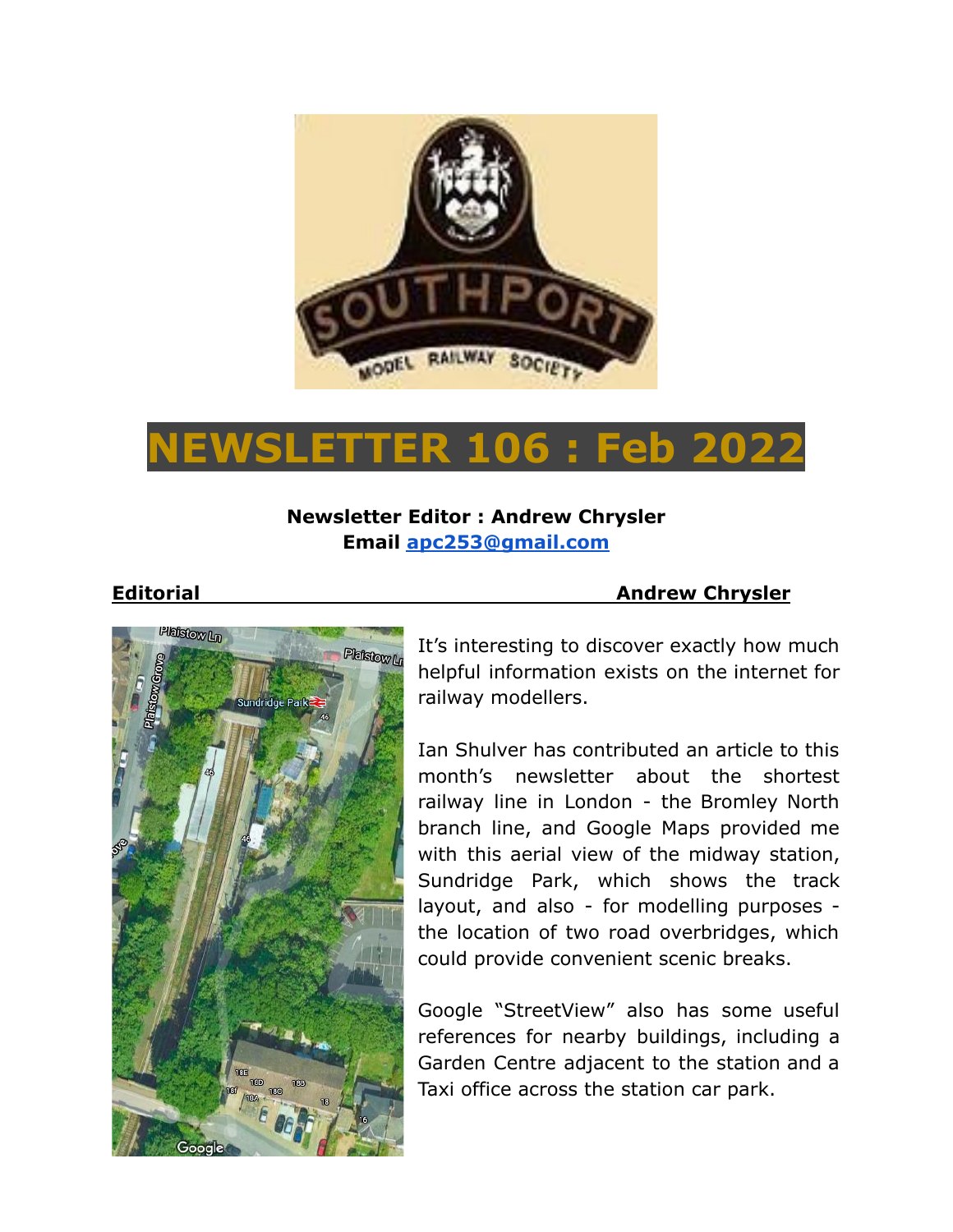A further search took me to "Kent Rail" with a history of the station, originally called "Plaistow" when it opened on new year's day in 1878, and a few photographs of the station, taken in 1970 and 2006.

<https://www.kentrail.org.uk/sundridge%20park.htm>

Wikipedia contains further information, including a section about the Class 465 "networker" electric multiple units currently in use on the line.

[https://en.wikipedia.org/wiki/Bromley\\_North\\_Line](https://en.wikipedia.org/wiki/Bromley_North_Line)



Coming up this Spring is the first Model Railway Exhibition at Statfold Barn Railway, which takes place on 9th & 10th April. Mark Pretious will be showing his 45ft model of Merstone, St.Lawrence and Ventnor West which is one of his three models of the Isle of Wight railways. I have previously seen his (much smaller) model of Bembridge at the NEC show so there will still be one more to await. Readers of the newsletter may already become aware that I could be said to be particularly interested in the railways in this part of the country, both old and (relatively) new.

Statfold Barn is just outside Tamworth, which is 2½ hours drive away from Southport (or

even longer, depending on the M6) so an overnight stop will be my preference. We have previously stayed at the Premier Inn nearby which has a Beefeater restaurant attached so I have booked to stay here again.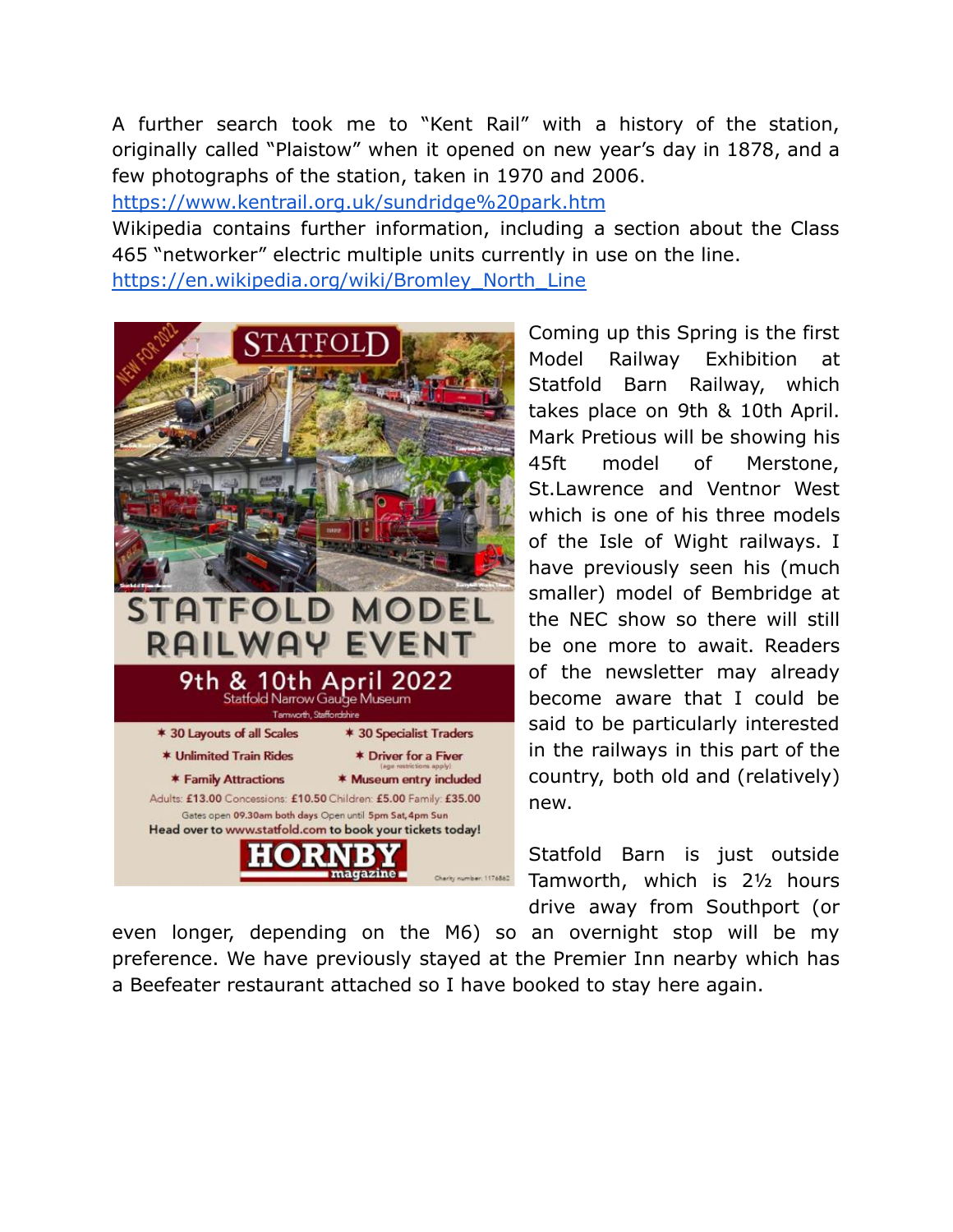### **Chairman's Notes Ian Shulver**

This last month has seen rather more activity and attendance at our clubrooms than over the previous two years. I am not certain whether this is due to the ambient temperature in the building being a little higher than is usual for us due to our new room heaters, or to us beginning to live with COVID - perhaps a bit of both. Anyway I find it encouraging.

For those of you who have not yet ventured back to 57A, we have plenty going on. Barry and Frank are leading a significant revamp of *Fishy Tales,* maintaining the Scottish theme based on a distillery but moving the supposed location across the country. The main change is to make it a more manageable layout for working on in the clubroom and for taking to exhibitions (if we get invites in the future). HS16.5, the OO track, is working well and is in great demand by our newest members.Staying with HS16.5, Colin and Timothy are making slow but steady progress with scenic work in the station area. More help would not come amiss here, and there is also the rural scenic work to commence. So if you would like to hone your skills in this area of modelling then do come and join in. Finally, HS9, the N gauge track work now has an operating circuit - believe it or not, a full scale 2 miles. Unfortunately, some of the tolerances are a little tight so OO9 stock will not run this as yet (we hope to rectify this in due course. Tracklaying of the second circuit is well under way and should be ready by the time you read the March newsletter (assuming that we can source some points for the loops).

But of course, there is always Monsal Dale available for anyone wishing to operate it. And let us not forget the magnificent selection of books in the library for those who wish to do a bit of armchair modelling.

As we move towards springtime, maybe we should be thinking more about building the garden railway which was part of our grand plan, and was incorporated within the crowdfunding schedule of works.

I would also like to welcome new members, Timothy, Lennon and Cooper (plus grandad Gordon). To them I would say "*please get stuck in with club activities*" and to our established members "*make them feel at home and part of the family".*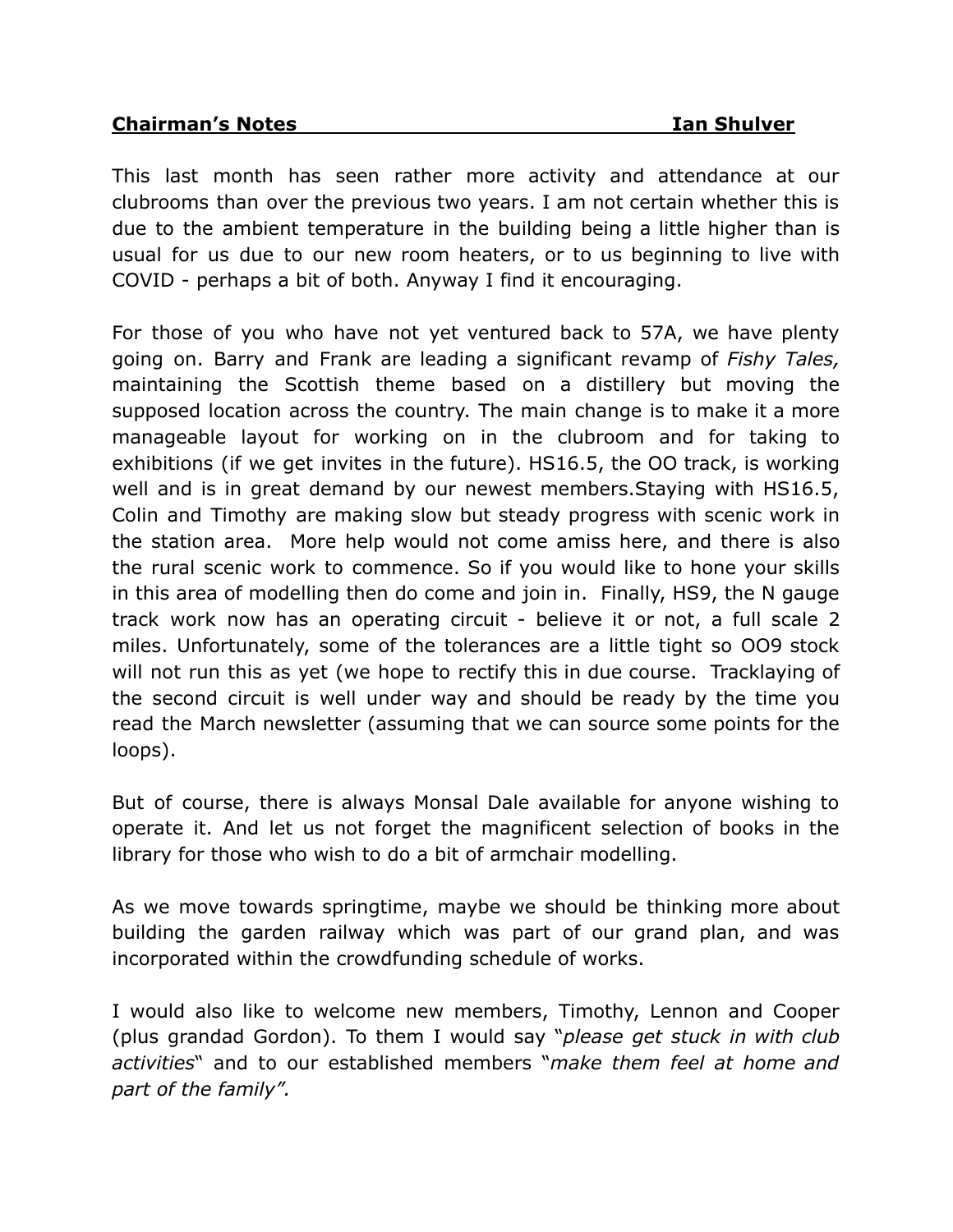# **Where's Andrew?**





Congratulations go to Tony Kuivala who gave the correct answer.

This month, I am rather further from home, with two photographs. The upper photograph is of the Light Rail which was built quite recently - in this century, and which runs between this City and the nearby airport.

The lower photograph is of the once futuristic "space age" monorail which was built substantially earlier - in fact around sixty years ago.

But where am I?

(For a bonus point, name the TWO local coffee shops - one is international and the other completely fictitious - but probably equally well known.)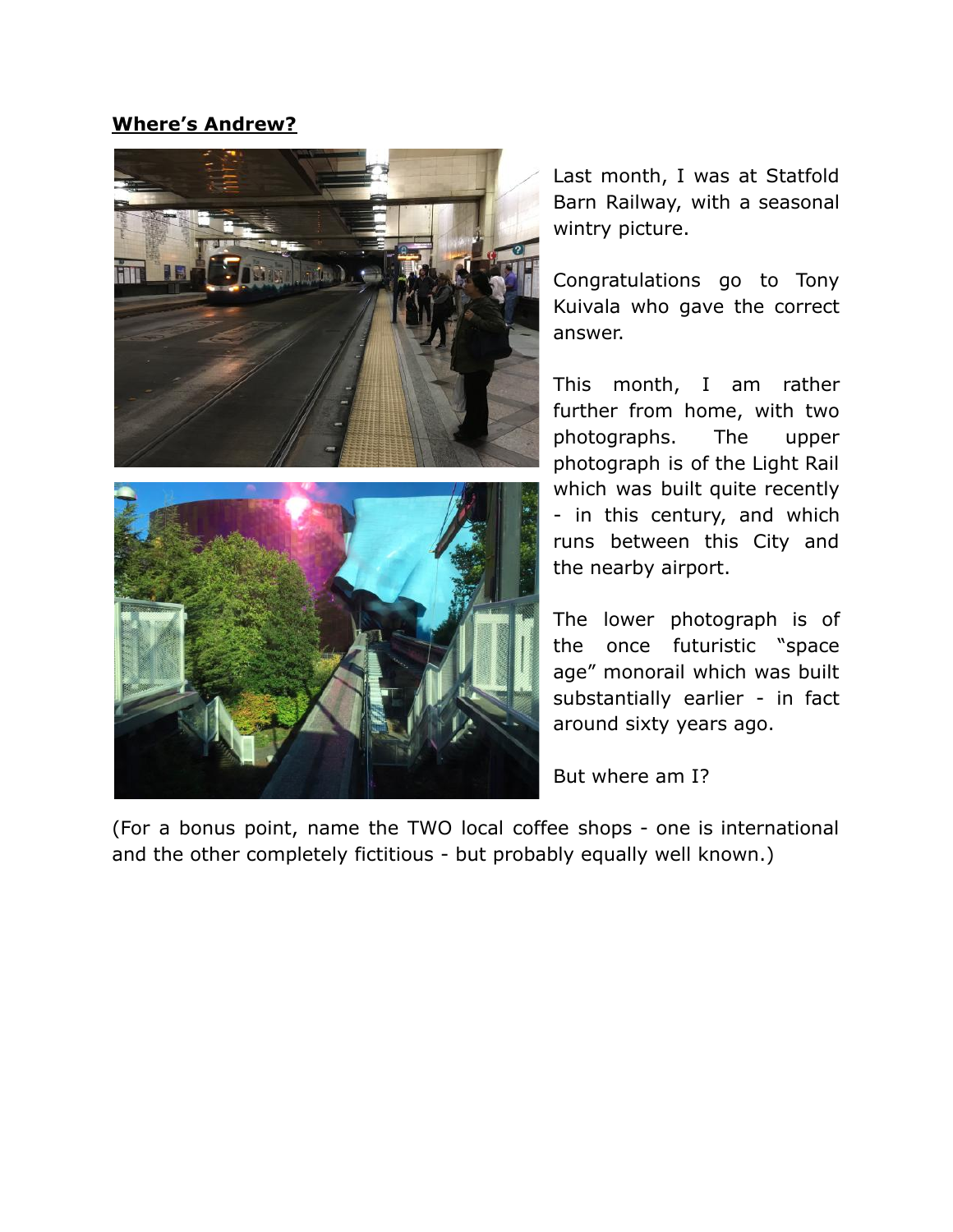## **Idea for a possible layout? Ian Shulver**

*I came across this article today. I thought the station building a Sundridge (the only intermediate station) was rather charming and might have the making of a nice little model. I guess that one could use a shuttle controller and some spring loaded points or relay switch to provide an automated layout.*



# *This tiny South East London railway line takes just five minutes to complete and could become part of the London Underground - By Callum Marius*

At just five minutes end-to-end, the one and a half mile-long Bromley North branch line is London's shortest. Trains shuttle back and forth between its three stations at Bromley North, Sundridge Park and Grove Park and there is no direct service to any other station, although there is a track connecting the branch line to the rest of the Southeastern network.

The unique nature of the line means it has been pitched by transport groups, politicians and businesses for future conversion either to London Underground (given Grove Park's proximity to Lewisham, where the Bakerloo line is expected to end up by the 2040s) or the DLR (again, Grove Park's proximity to Lewisham), but nothing has come of these plans. Instead, the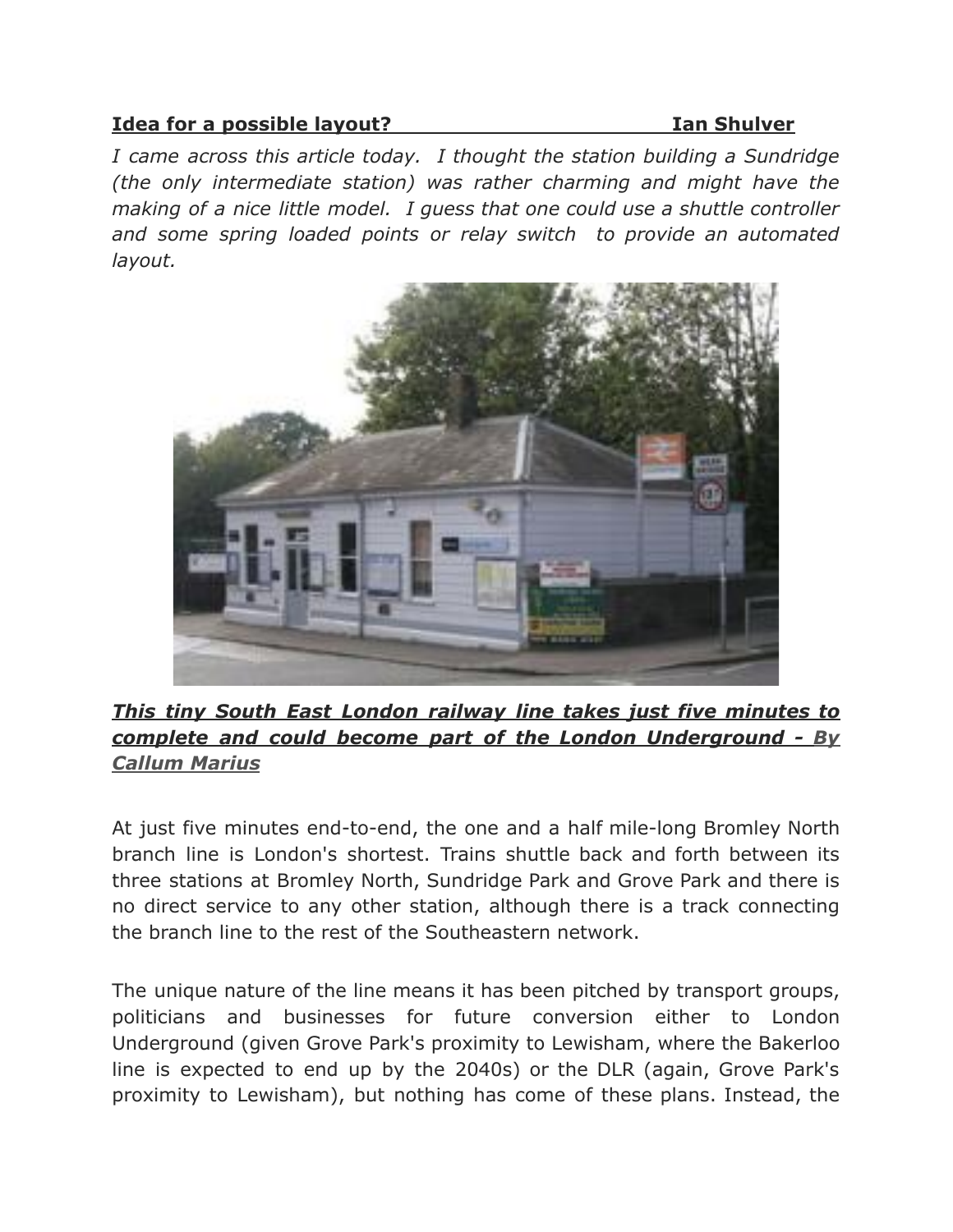line continues as somewhat an anomaly - a suburban branch line barely 10 miles from Central London.

# *The race to Bromley*

South East London is famously National Rail territory. Largely devoid of Tube services historically due to the ground being harder (chalk) to dig through than north of the river (clay). It meant that in the late 1800s, a host of competing railway companies built and then operated railway lines to develop a passenger base as London industrialised and expanded. Bromley, then in Kent, was a target for both the South Eastern Railway and then London, Chatham and Dover Railway who built Bromley North and Bromley South stations respectively in 1878 and 1858, the former the terminus of the small branch line from Grove Park we know today.

Before car usage, the railway was the most effective way to develop the town, now linked to both London and the ports of Kent. In 1878, the two companies merged and right through to the present day, both of the Bromley stations are now operated by the same train operator, Southeastern. As Bromley South sits directly on the Chatham Main Line, offering a quick, 16 mins journey to/from Victoria, it became the principal station of the town. Bromley North, the end of the small branch line, dwindled in importance and in 1990 all direct train services to/from Central London were axed. For the past 31 years, trains have been 'stuck' on the branch, with only empty trains continuing to other destinations for operational reasons.

# *Boxed in*

The track layout at Grove Park is what prevents the line from seeing through services to Central London or Dartford. In order for a train to get onto the branch line, it must use the "Up Fast" line, the track which is also used by Southeastern mainline trains coming from Sevenoaks, Tonbridge, Tunbridge Wells, Hastings, Ashford and Ramsgate. All of those trains would have to wait several minutes for a train to Bromley North to enter the branch line, a wait which would delay more people than those who would have their journeys to Bromley North sped up. As a result, it is unlikely that direct services will ever return. It's a bit like trying to join a country lane to a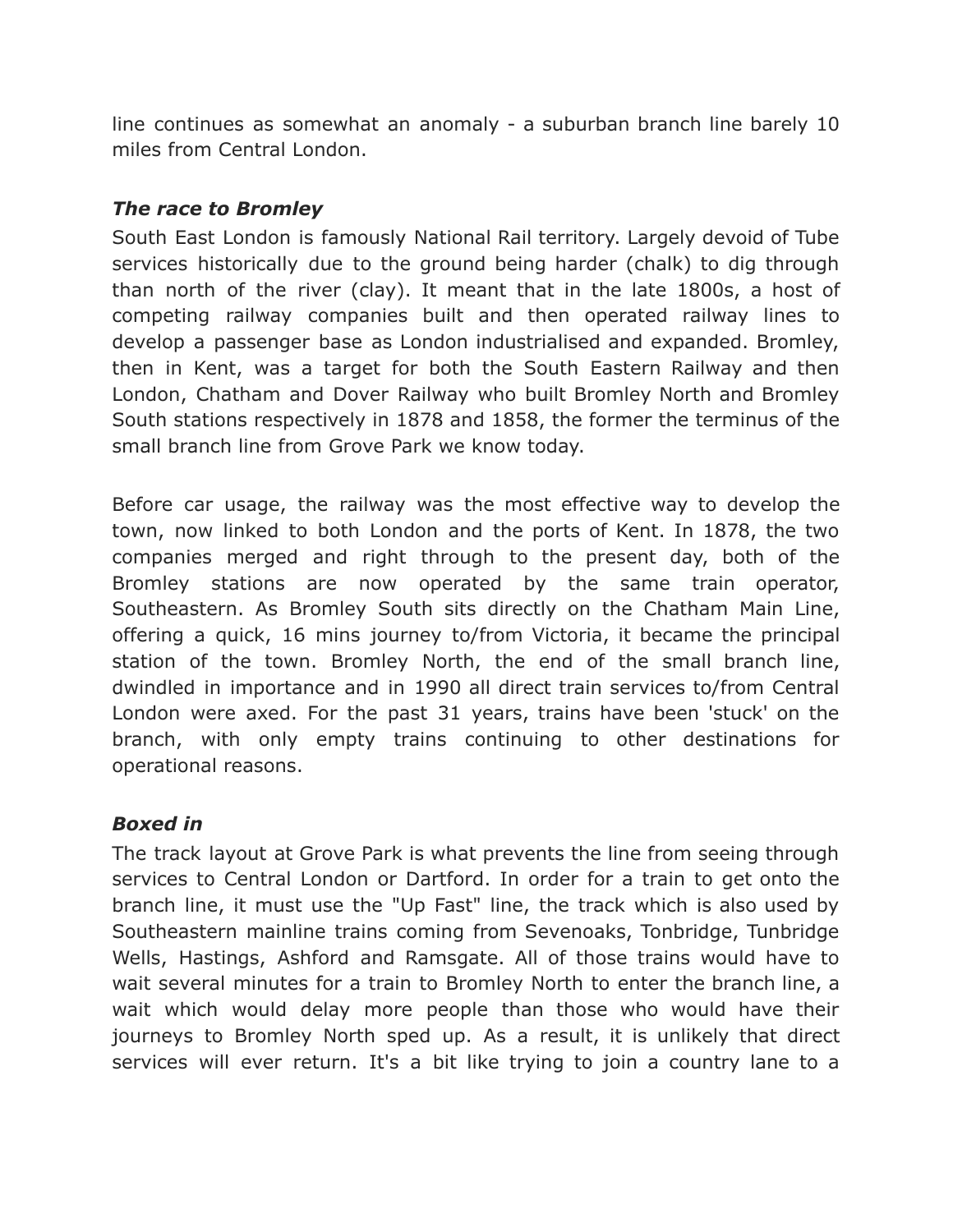motorway at a flat junction with traffic lights - it's theoretically possible but nobody would seriously consider it.

The only way the Bromley North line could ever plausibly join the wider network and provide a significant transport alternative for Bromley is for it to be connected to a new track alignment which would either be built alongside, above or beneath the railway line between Grove Park and Lewisham, where it would meet either an extended Bakerloo line or a redeveloped DLR. Both of these options would cost hundreds of millions of pounds and have been discarded as poor value for money, despite being considered in official Bakerloo line extension studies.



Nonetheless, local and national campaigners are determined to use the line's spare capacity (gaps between trains which could be filled) to provide additional services to and from Bromley. Rail passenger campaign group Railfuture calls for "extension of Overground services from New Cross to Bromley North, creating new journey opportunities between Bromley, Docklands and the City to relieve the route from Bromley South" on its list of campaigns for London and the South East.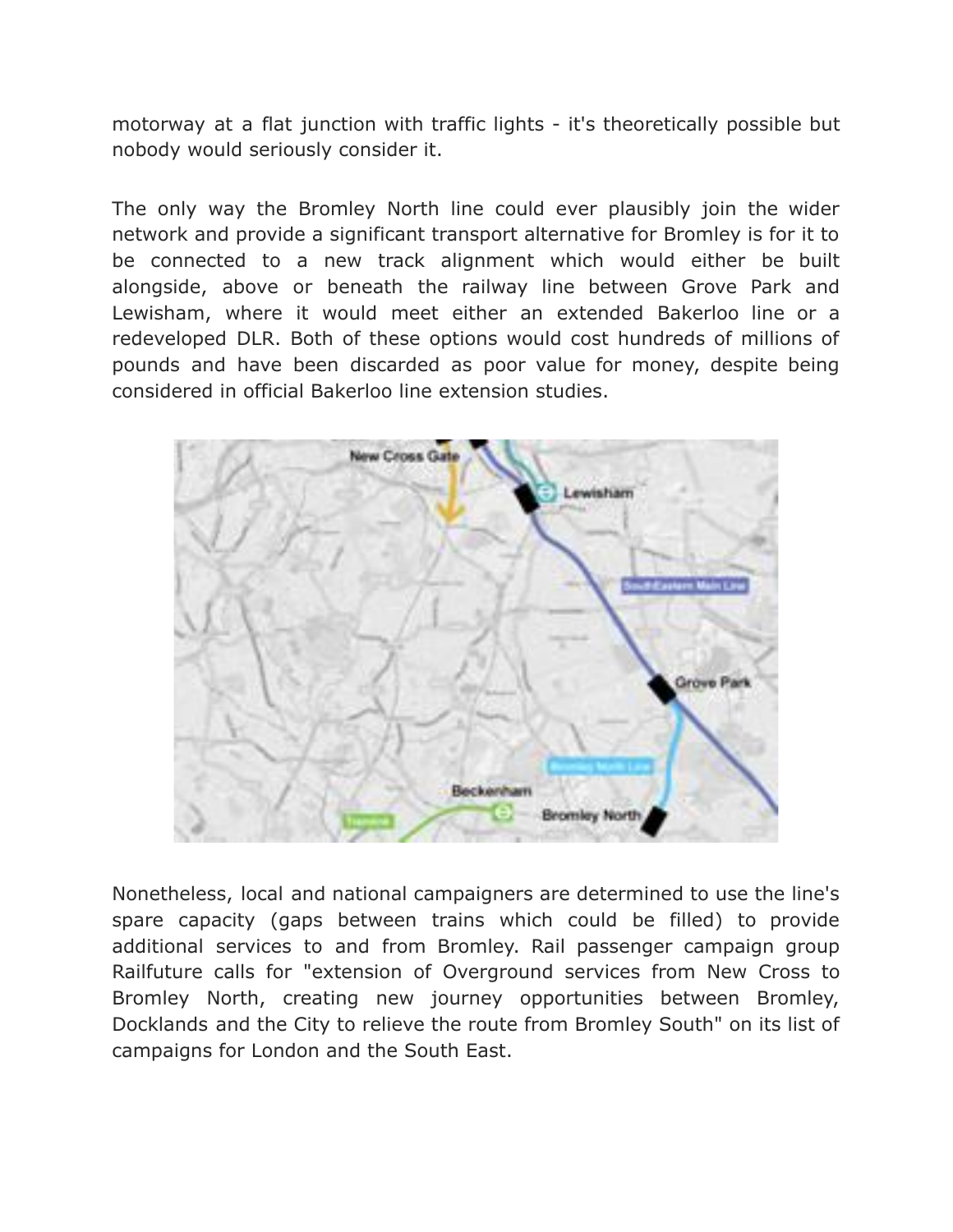The London Borough of Bromley also looked at the viability of extending London Trams services from Beckenham Junction to Grove Park via a mixture of on-street tracks and a converted Bromley North line.

# **Going nowhere**

At present, the Bromley North line's passenger figures do not warrant such significant investment, meaning all of the above options are highly unlikely within the next few decades. The number of annual passengers entering/exiting Bromley North has only exceeded half a million once in the past five years. In comparison, Bromley South hovers around eight million over the same time period.

The entire line is also duplicated by bus route 261, which has the added benefit of terminating at the transport hub, Lewisham Station. The route has seen buses every 12-20 minutes for the past 20 years with little sign of massive overcrowding or rocketing ridership suggesting there is massive untapped demand.

There could be some immediate minor improvements should the line be absorbed by London Overground which has been speculated following the government's takeover of Southeastern. TfL's funding crisis could throw a spanner in the works but its improvements on the similarly oddball Romford to Upminster line show there could be a passenger benefit on the horizon (new trains, extra staffing/CCTV, more accessibility provisions).

For now, during the pandemic, trains are continuing on their reduced timetable running every 30 mins and there are still no trains on Sundays or public holidays. The line might be a nifty little way to cut across one part of South East London but it's likely to do much else in the near future.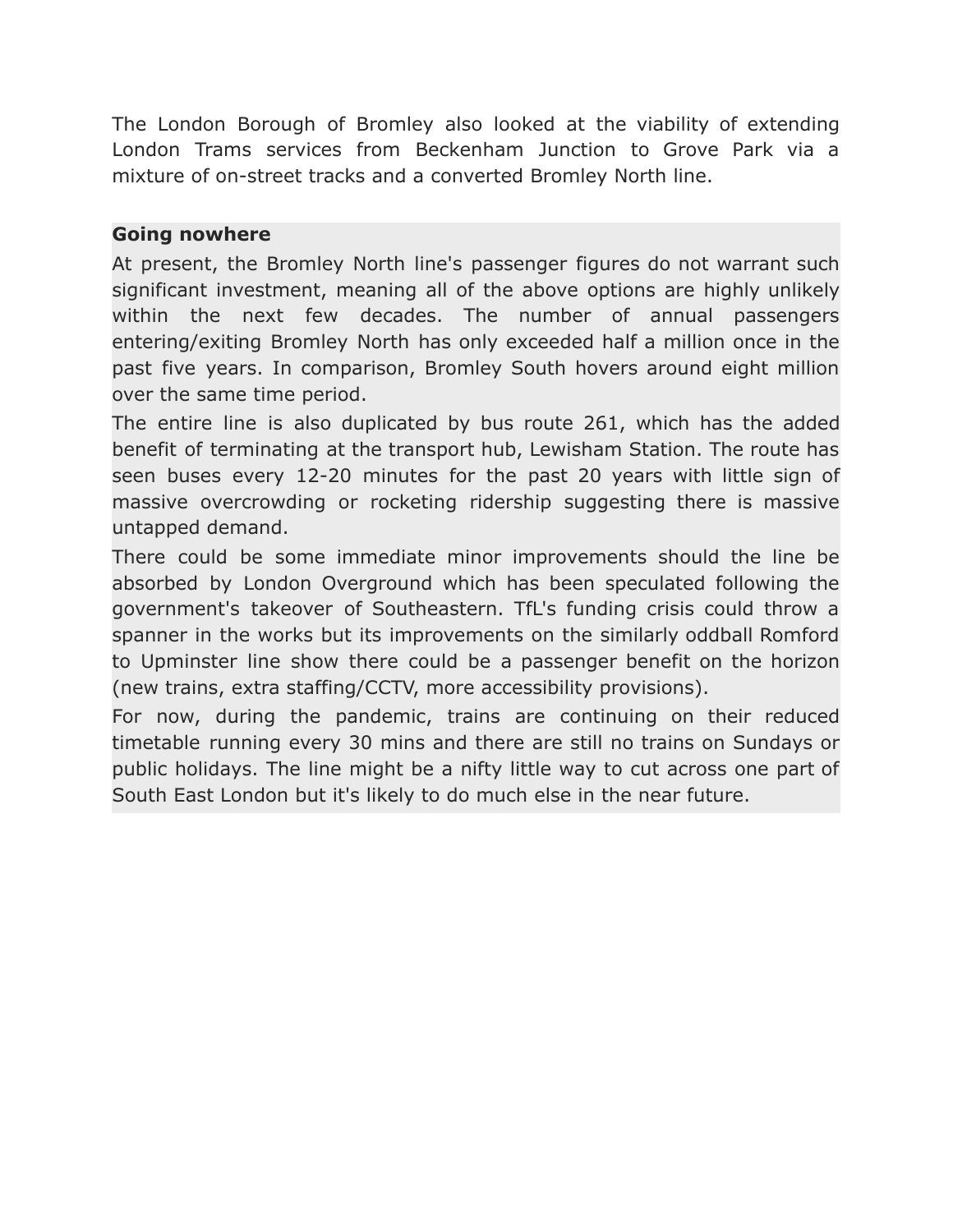### **Bembridge Station Andrew Chrysler**

While Bembridge is nowadays a relatively sleepy village at the easternmost point of the Isle of Wight, it was not always so, and it used to be the busiest harbour on the island. Bembridge station was opened in 1882 as the terminus of a branch line, which left the Ryde - Shanklin line at Brading and proceeded for 2¾ miles, across Brading marshes with an intermediate station at St.Helen's (but not THAT St.Helens…)



A sector table was used instead of points to allow locomotives to "run around" due to the relatively cramped site. It closed in 1953 and nothing now remains on site.

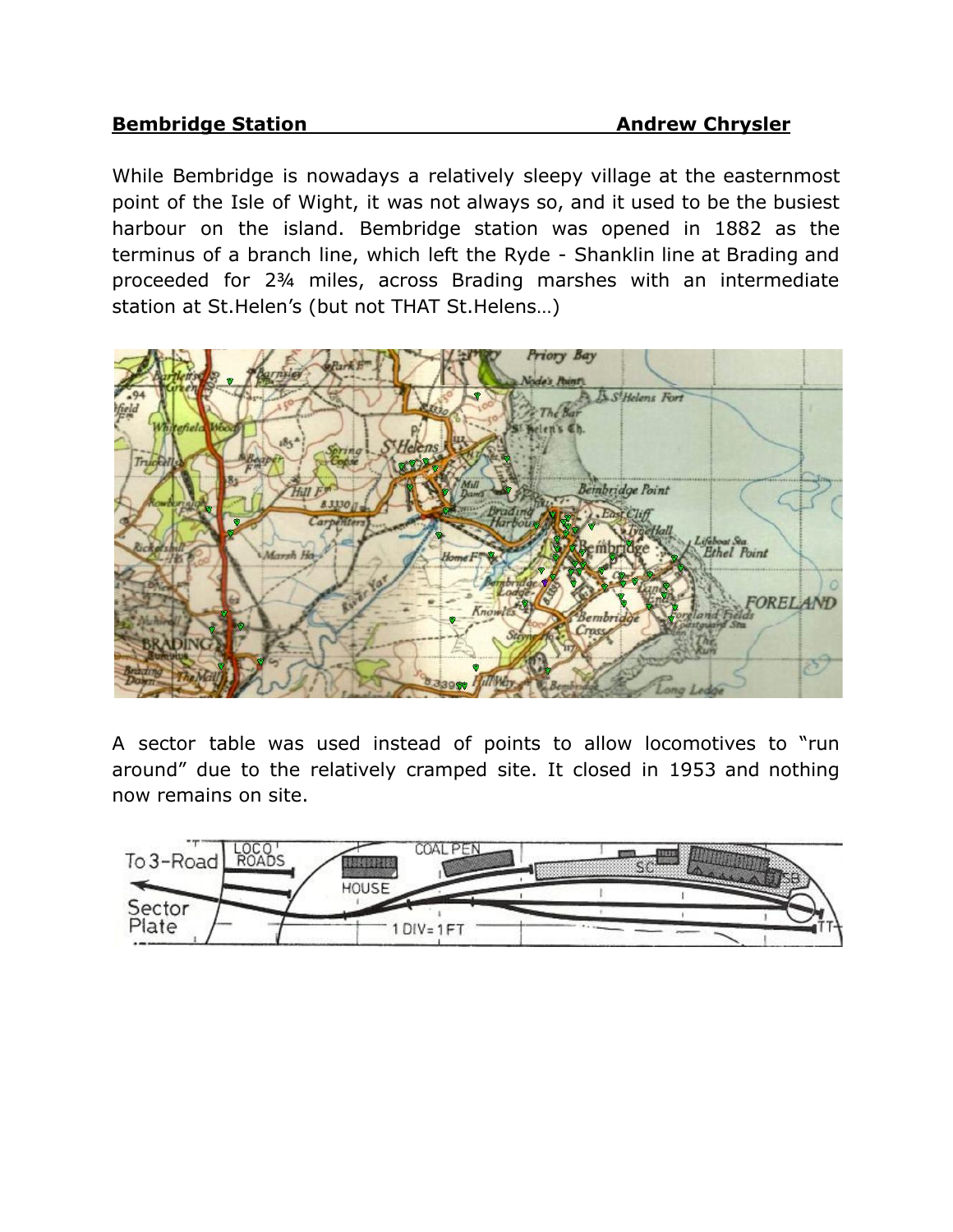

Above- Aerial view of Bembridge Station and the Pilot Boat inn Below - Model of Bembridge Station. (photo- Railway Modeller)

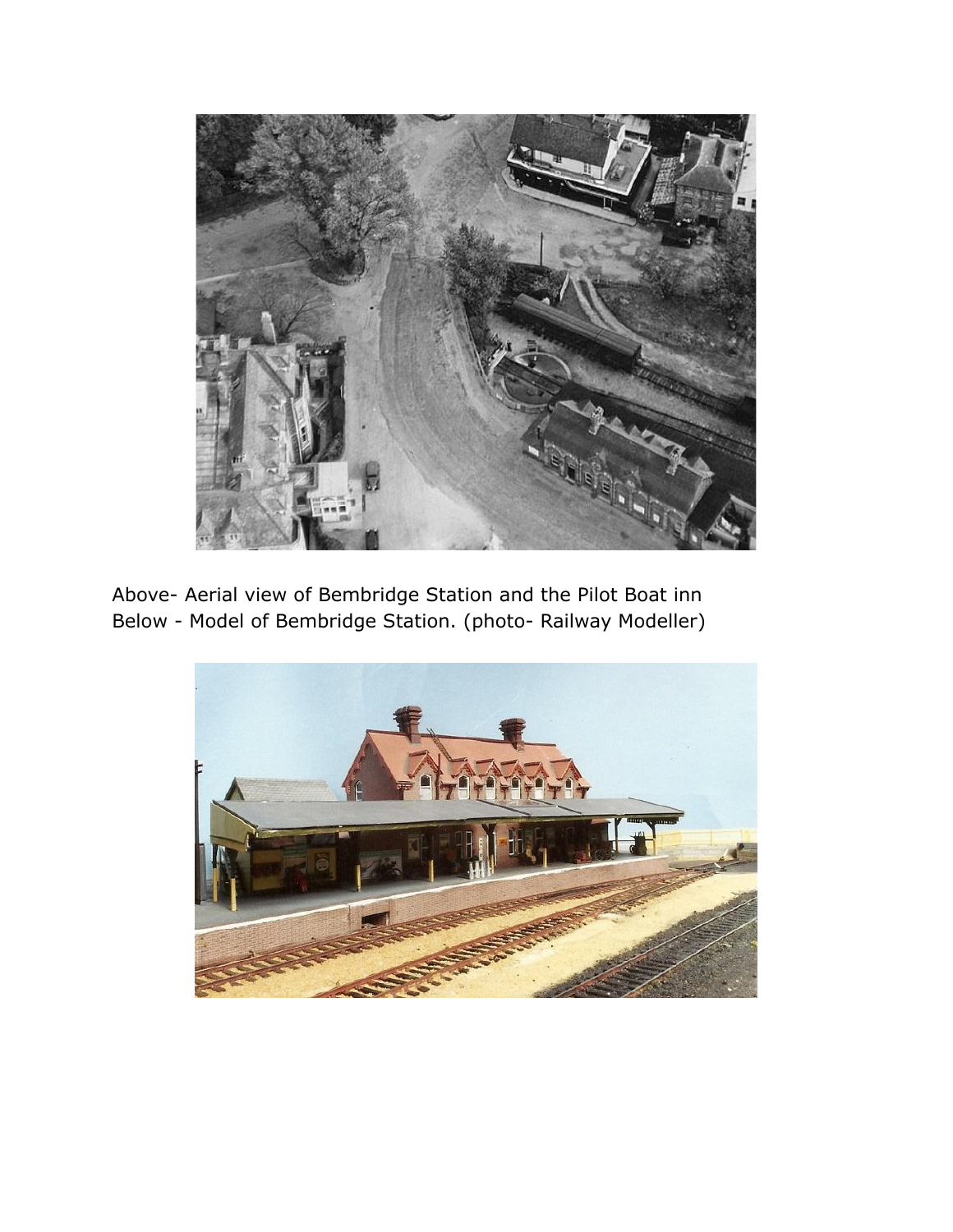# **"A multitude of rulers (sic) is not a good thing" Barry Miltenburg**

Back in my school days, when I should have been paying attention to my Classics teacher's monotone dissection of Homer's The Iliad, I was often to be found scribbling model railway track-plans in the corner of the pages of my form workbook.

Later, when I was at the "train set" stage, I could happily spend a few hours juggling a half-dozen sets of points around trying to make interesting formations. I was still a scribbler and would frequently get home from school with another great idea, keen to see how it would look on my baseboard. The trouble was, when my scribbles were recreated in real life, the plans never quite came together as I thought they would – run rounds too short, platforms too narrow etc.

Similarly, plans seen in the Railway Modeller never quite converted into my limited range of "Hornby Series 6" track pieces – a situation that was not to get any better long after I moved onto Peco Code 75!

That state of affairs took a turn for the better a few years ago when I chanced across the track-plan design software AnyRail. At first, I used the free version, limiting my options to 30 pieces (I think it was) of track. For small designs, that was fine but as my aspirations headed for the current mega-project, it was clear that I would need to invest in a licence and, having done so, I have never regretted it.

Now, I accept that there may be better software packages out there, but for ease of use, variety of trackage systems loaded, general flexibility and cost, AnyRail takes some beating. The (now obsolete) Hornby software option was restricted to Hornby track pieces and whilst you could drop in locomotives and rolling stock and actually operate the trains (one at a time), it was crude by comparison. Other CAD packages may offer the Earth, but most are difficult to get your head around if you are not a natural CAD user. AnyRail has an attached tutorial and that is handy for dealing with gradients, transition curves and the like but, on the whole, it is intuitive to use and quick to get the hang of. It is ideal for planning whole layouts or just a specific section.

There are, of course, tolerances written into the programme to allow tracks to connect but I have found that over the length of my layout (26 feet), the discrepancies thrown up are little more than an inch or two. Tighter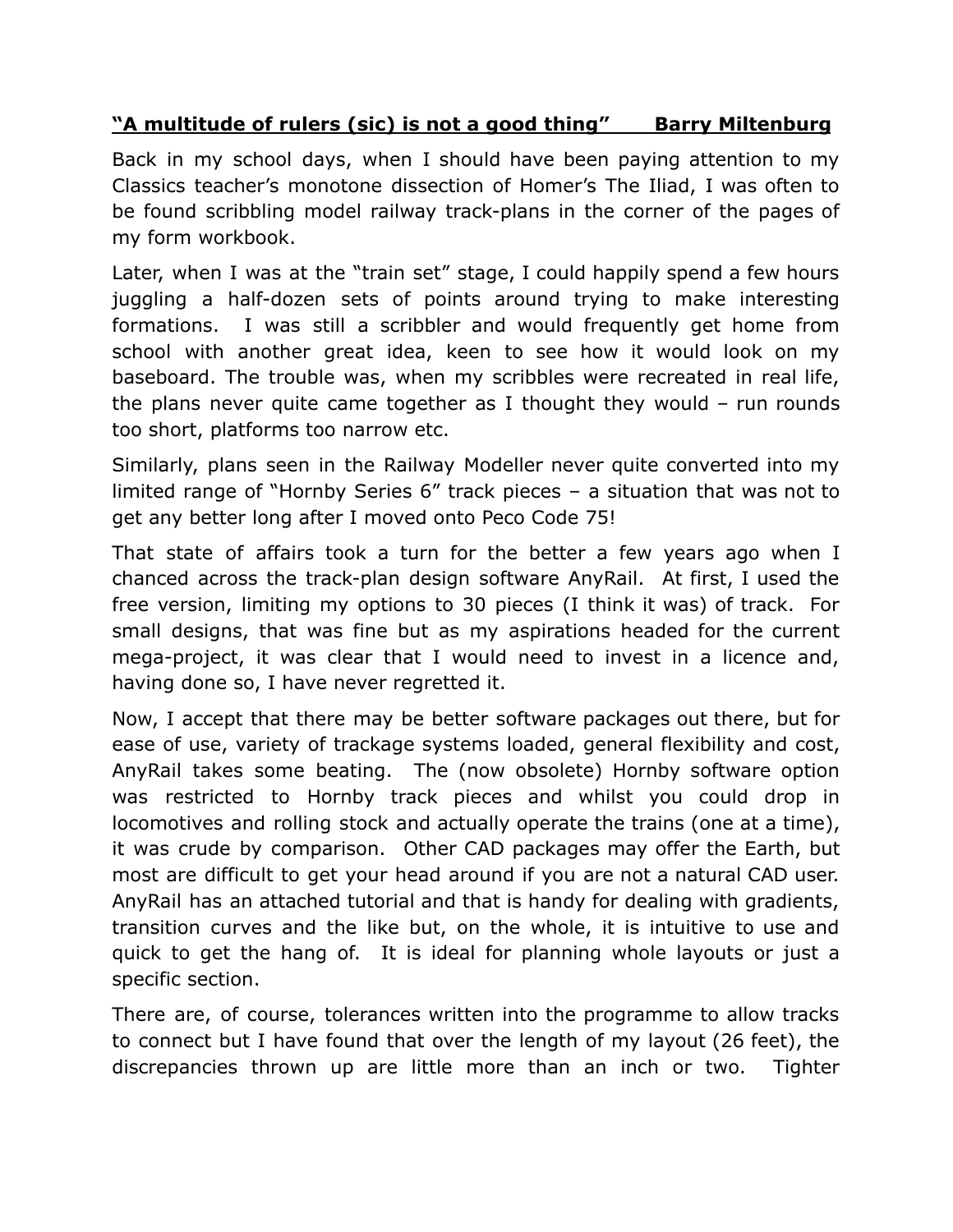tolerances could be adopted and these discrepancies can be reduced if that is vital.

The programme allows you to add basic scenery and trees whilst platforms and backscenes can be added with the "Shape" and "Line" tools. Newer updates have allowed Users to add in a range of their own favourites like buildings from popular manufacturers. Thus, Wills or Ratio kits can be dropped into your plan along with Metcalf houses and Harburn Hobbies trackside bits. The files produced are in a format that only AnyRail users can open although a larger plan cannot be opened by someone using the free version if there are more than 30 track pieces present. However, it is possible to capture a plan and convert it to a jPeg format – just as we have been doing with the new Talisker layout ideas.



If AnyRail has a weakness, it is in the 3D option. In 3D view, the track appears on a basic green surface and whilst gradients are shown, buildings, scenery and any rolling stock that you have added are not. Furthermore, navigating around the baseboard is not easy and so it is not always possible to view your plan from all angles.